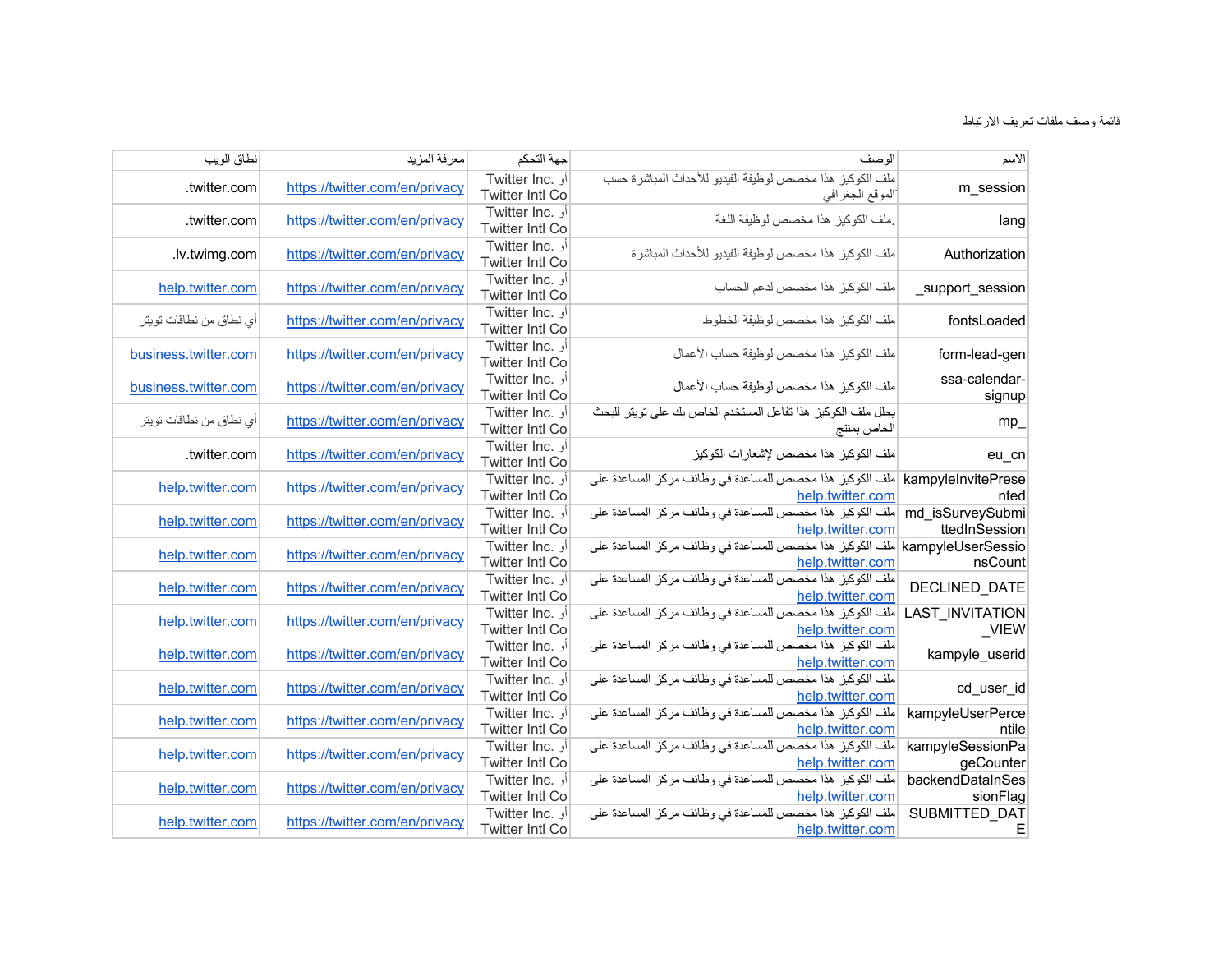| help.twitter.com        | https://twitter.com/en/privacy                                                                                                                                                                                       | <b>Twitter Inc.</b> أو<br>Twitter Intl Co | kampyleUserSessio  ملف الكوكيز  هذا مخصص للمساعدة في وظائف مركز  المساعدة على<br>help.twitter.com | nCount                  |
|-------------------------|----------------------------------------------------------------------------------------------------------------------------------------------------------------------------------------------------------------------|-------------------------------------------|---------------------------------------------------------------------------------------------------|-------------------------|
| help.twitter.com        | https://twitter.com/en/privacy                                                                                                                                                                                       | أو .Twitter Inc<br><b>Twitter Intl Co</b> | .<br>ملف الكوكيز  هذا مخصص للمساعدة في وظائف مركز المساعدة على<br>help.twitter.com                | mdLogger                |
| twitter.com             | https://twitter.com/en/privacy                                                                                                                                                                                       | أو .Twitter Inc<br><b>Twitter Intl Co</b> | ملف الكوكيز  هذا مخصص لوظيفة اللغة                                                                | aem-lang-<br>preference |
| أي نطاق من نطاقات تويتر | https://twitter.com/en/privacy                                                                                                                                                                                       | Twitter Inc. أو<br><b>Twitter Intl Co</b> | ملف الكوكيز هذا مخصص لوظيفة اللغة                                                                 | lang-preference         |
| .twitter.com            | https://twitter.com/en/privacy                                                                                                                                                                                       | أو .Twitter Inc<br><b>Twitter Intl Co</b> | ملف الكوكيز هذا مخصص للأمان                                                                       | csrf_same_site          |
| app.mopub.com           | https://www.mopub.com/en/lega<br>l/privacy                                                                                                                                                                           | MoPub                                     | MoPub ملف الكوكيز هذا مخصص لمصادقة                                                                | csrftoken               |
| demand.mopub.com        | https://www.mopub.com/en/lega<br>l/privacy                                                                                                                                                                           | MoPub                                     | MoPub ملف الكوكيز هذا مخصص لمصادقة                                                                | csrftoken               |
| .twitter.com            | https://twitter.com/en/privacy                                                                                                                                                                                       | Twitter Inc. أو<br><b>Twitter Intl Co</b> | ملف الكوكيز  هذا مخصص لإلغاء الاشتر اك في تتبع الإعلانات                                          | ads prefs               |
| .twitter.com            | https://twitter.com/en/privacy                                                                                                                                                                                       | Twitter Inc. أو<br><b>Twitter Intl Co</b> | ملف الكوكيز هذا مخصص لتسجيل الدخول إلى الحساب والمصادقة                                           | auth_token              |
| .twitter.com            | https://twitter.com/en/privacy                                                                                                                                                                                       | Twitter Inc. أو<br><b>Twitter Intl Co</b> | ملف الكوكيز  هذا مخصص للمصادقة                                                                    | twid                    |
| .twitter.com            | https://twitter.com/en/privacy                                                                                                                                                                                       | Twitter Inc. أو<br><b>Twitter Intl Co</b> | ملف الكوكيز  هذا مخصص لوظيفة الاختبار                                                             | CO                      |
| .twitter.com            | https://twitter.com/en/privacy                                                                                                                                                                                       | Twitter Inc. أو<br><b>Twitter Intl Co</b> | ملف الكوكيز هذا مخصص لوظيفة الوضع الليلمي                                                         | night_mode              |
| .twitter.com            | https://twitter.com/en/privacy<br>https://experienceleague.adobe.<br>com/docs/target/using/impleme<br>nt-target/before-<br>implement/privacy/cmp-privacy-<br>and-general-data-protection-<br>regulation.html?lang=en | Twitter Inc. أو<br><b>Twitter Intl Co</b> | developer.twitter.com ملف الكوكيز هذا مخصص للتسويق على                                            | mbox                    |
| .twitter.com            | https://twitter.com/en/privacy                                                                                                                                                                                       | Twitter Inc. أو<br><b>Twitter Intl Co</b> | Twitter Media Studio ملف الكوكيز هذا مخصص للمصادقة لـ                                             | studio_account          |
| twitter.com             | https://twitter.com/en/privacy                                                                                                                                                                                       | أو .Twitter Inc<br><b>Twitter Intl Co</b> | ملف الكوكيز  هذا مخصص للمصادقة بو اسطة ر سالة نصّيّة قصير ة                                       | email uid               |
| .twitter.com            | https://twitter.com/en/privacy                                                                                                                                                                                       | أو Twitter Inc.<br>Twitter Intl Co        | ملف الكوكيز هذا مخصص للأمان                                                                       | cms-csp-nonce           |
| .twitter.com            | https://twitter.com/en/privacy                                                                                                                                                                                       | Twitter Inc. أو<br><b>Twitter Intl Co</b> | ملف الكوكيز هذا مخصص لمصادقة جهاز معروف                                                           | kdt                     |
| mobile.twitter.com      | https://twitter.com/en/privacy                                                                                                                                                                                       | أو .Twitter Inc<br><b>Twitter Intl Co</b> | يُستخدم ملف الكوكيز هذا للمصادقة على تويتر للأجهزة المحمولة                                       | $mb_t$                  |
| .twitter.com            | https://twitter.com/en/privacy                                                                                                                                                                                       | Twitter Inc. أو                           | guest id marketing ملف الكوكيز هذا للتسويق عند تسجيل الخروج                                       |                         |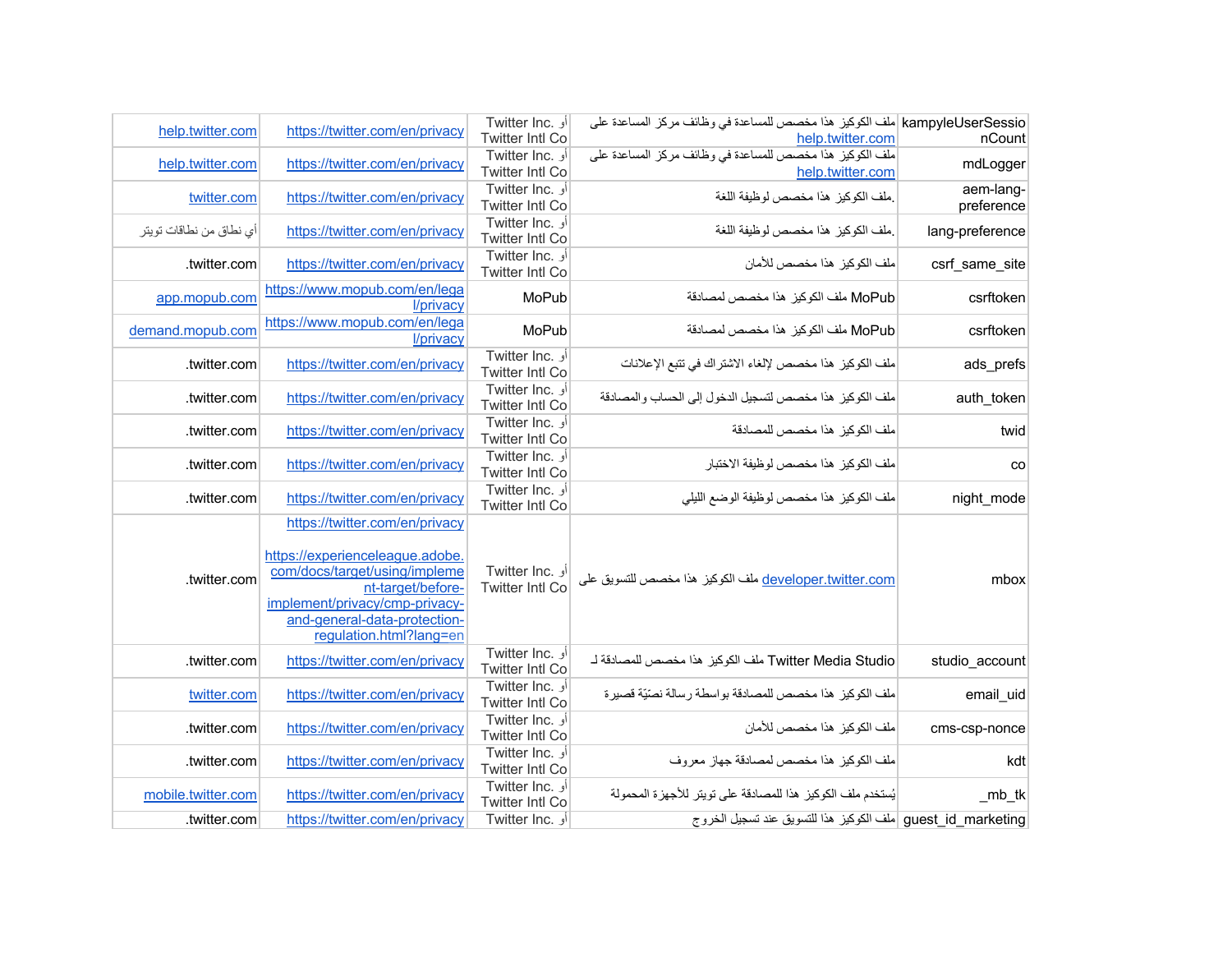|                     |                                                                   | Twitter Intl Co                           |                                  |                         |
|---------------------|-------------------------------------------------------------------|-------------------------------------------|----------------------------------|-------------------------|
| guest_id            | يُستخدم ملف الكوكيز هذا للمصادقة                                  | أو .Twitter Inc                           | https://twitter.com/en/privacy   | .twitter.com            |
|                     |                                                                   | <b>Twitter Intl Co</b>                    |                                  |                         |
| muc                 | ملف الكوكيز هذا مخصص لاكتشاف الروبوت                              | أو Twitter Inc.<br><b>Twitter Intl Co</b> | https://twitter.com/en/privacy   | .t.co                   |
| personalization id  | يتتبع مك الكوكيز هذا الأنشطة خارج تويتر للحصول على تجربة<br>مخصصة | أو .Twitter Inc                           | https://twitter.com/en/privacy   | .twitter.com            |
|                     |                                                                   | <b>Twitter Intl Co</b>                    |                                  |                         |
| syndication_guest_i | ملف الكوكيز  هذا مخصص لوظيفة التغريدات خارج تويتر                 | Twitter Inc. أو                           | https://twitter.com/en/privacy   | .twitter.com            |
| d                   |                                                                   | <b>Twitter Intl Co</b>                    |                                  |                         |
| muc-ads             | ملف الكوكيز هذا مخصص للإعلان                                      | Twitter Inc. أو<br><b>Twitter Intl Co</b> | https://twitter.com/en/privacy   | .t.co                   |
|                     |                                                                   | Twitter Inc. أو                           |                                  |                         |
| guest_id_ads        | ملف الكوكيز هذا للإعلان عند تسجيل الخروج                          | <b>Twitter Intl Co</b>                    | https://twitter.com/en/privacy   | .twitter.com            |
|                     |                                                                   | أو .Twitter Inc                           |                                  |                         |
| twitter ads id      | ملف الكوكيز  هذا لتخصيص الإعلان                                   | Twitter Intl Co                           | https://twitter.com/en/privacy   | twitter.com.            |
| uuid                | ملف الكوكيز هذا مخصص لتتبع الإعلانات                              | Twitter Inc. أو                           | https://twitter.com/en/privacy   | twitter.com             |
|                     |                                                                   | Twitter Intl Co                           |                                  |                         |
| $\sqrt{2}$ ga       | Google Analytics                                                  | Google                                    | https://policies.google.com/tech | .twitter.com            |
|                     |                                                                   |                                           | nologies/cookies                 |                         |
| lv-uid              | iOS ملف الكوكيز هذا مخصص لوظيفة الفيديو على نظام                  | Twitter Inc. أو<br><b>Twitter Intl Co</b> | https://twitter.com/en/privacy   | .twitter.com            |
|                     |                                                                   | أو .Twitter Inc                           |                                  |                         |
| Iv-ctx-             | ملف الكوكيز -هذا مخصص لوظيفة الفيديو اللأحداث المباشر ة           | <b>Twitter Intl Co</b>                    | https://twitter.com/en/privacy   | t.lv.twimg.com.         |
|                     | ملف الكوكيز  هذا مخصص لوظيفة الفيديو  للأحداث المباشر ة           | أو .Twitter Inc                           |                                  |                         |
| lv-ctx-zzz          |                                                                   | Twitter Intl Co                           | https://twitter.com/en/privacy   | .t.lv.twimg.com         |
| zipbox auth token   | ملف الكوكيز هذا مخصص للطلبات القانونية                            | Twitter Inc. أو                           | https://twitter.com/en/privacy   | zipbox.twitter.biz      |
|                     |                                                                   | <b>Twitter Intl Co</b>                    |                                  |                         |
| zipbox forms auth   | يُستخدم ملف الكوكيز هذا للمصادقة                                  | أو Twitter Inc.                           | https://twitter.com/en/privacy   | legalrequests.twitter.c |
| token               |                                                                   | Twitter Intl Co                           |                                  | om                      |
| $\_$ sl             | ملف الكوكيز  هذا مخصص لمصادقة الويب و الأمان                      | أو .Twitter Inc<br><b>Twitter Intl Co</b> | https://twitter.com/en/privacy   | .twitter.com            |
|                     |                                                                   | أو .Twitter Inc                           |                                  |                         |
| att                 | ملف الكوكيز  هذا مخصص للمصادقة وإعادة تعيين كلمة المرور           | <b>Twitter Intl Co</b>                    | https://twitter.com/en/privacy   | أي نطاق من نطاقات تويتر |
|                     | ملف الكوكيز هذا مخصص لوظائف التطبيق الخارجية والترخيص             | Twitter Inc. أو                           | https://twitter.com/en/privacy   | أي نطاق من نطاقات تويتر |
| gt                  |                                                                   | <b>Twitter Intl Co</b>                    |                                  |                         |
| daa                 | ملف الكوكيز هذا مخصص لوظائف حساب الأعمال على                      | Twitter Inc. أو                           | https://twitter.com/en/privacy   | .twitter.com            |
|                     | ads.twitter.com                                                   | <b>Twitter Intl Co</b>                    |                                  |                         |
| app_shell_visited   | ملف الكوكيز هذا مخصص للأمان والوظائف                              | Twitter Inc. أو<br>Twitter Intl Co        | https://twitter.com/en/privacy   | twitter.com.            |
|                     |                                                                   | Twitter Inc. أو                           |                                  |                         |
|                     | csrf_same_site_set  ملف الكوكيز هذا مخصص للأمان                   | Twitter Intl Co                           | https://twitter.com/en/privacy   | .twitter.com            |
|                     |                                                                   | Twitter Inc. أو                           |                                  |                         |
| aa_u                | Teams ملف الكوكيز هذا مخصص لوظيفة                                 | <b>Twitter Intl Co</b>                    | https://twitter.com/en/privacy   | أي نطاق من نطاقات تويتر |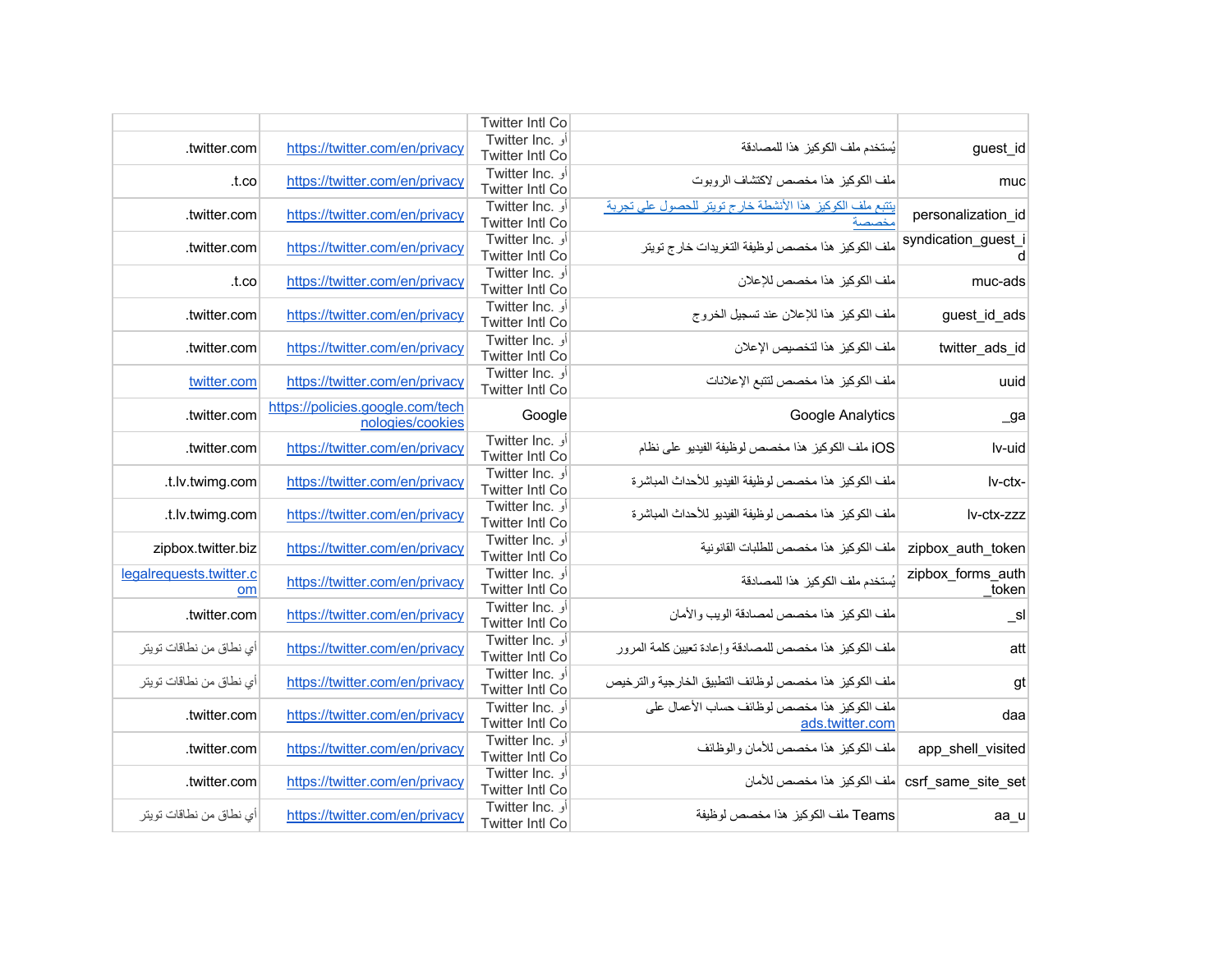| email_read_only   | ملف الكوكيز  هذا مخصص للمصادقة من رسالة بريد إلكتروني من تويتر           | أو .Twitter Inc<br><b>Twitter Intl Co</b> | https://twitter.com/en/privacy                                                | twitter.com             |
|-------------------|--------------------------------------------------------------------------|-------------------------------------------|-------------------------------------------------------------------------------|-------------------------|
| only daa          | ملف الكوكيز. هذا مخصص لإلغاء الاشتر اك في تتبع تفضيلات المستخدم          | Digital<br>Advertising<br>Alliance        | https://digitaladvertisingalliance.<br>org/privacy-policy                     | .twitter.com            |
| dnt               | ملف الكوكيز  هذا مخصص لإلغاء الاشتر اك في تخصيص الإعلانات                | Twitter Inc. أو<br><b>Twitter Intl Co</b> | https://twitter.com/en/privacy                                                | أي نطاق من نطاقات تويتر |
| tooltip           | ملف الكوكيز هذا مخصص للتشغيل                                             | أو .Twitter Inc<br>Twitter Intl Co        | https://twitter.com/en/privacy                                                | .twitter.com            |
| cookies enabled   | ملف الكوكيز هذا مخصص لوظيفة الفيديو للأحداث المباشرة                     | أو .Twitter Inc<br><b>Twitter Intl Co</b> | https://twitter.com/en/privacy                                                | .lv.twimg.com           |
| auth_multi        | ملف الكوكيز هذا مخصص للمصادقة إذا كانت لديك حسابات متعددة                | أو .Twitter Inc<br><b>Twitter Intl Co</b> | https://twitter.com/en/privacy                                                | أي نطاق من نطاقات تويتر |
| csrf_id           | ملف الكوكيز هذا مخصص لوظيفة تويتر على الويب                              | Twitter Inc. أو<br><b>Twitter Intl Co</b> | https://twitter.com/en/privacy                                                | .twitter.com            |
| ct <sub>0</sub>   | ملف الكوكيز هذا مخصص للمصادقة                                            | Twitter Inc. أو<br><b>Twitter Intl Co</b> | https://twitter.com/en/privacy                                                | .twitter.com            |
| lv-pod-           | ملف الكوكيز  هذا مخصص للإعلانات في الفيديو  المباشر                      | أو .Twitter Inc<br><b>Twitter Intl Co</b> | https://twitter.com/en/privacy                                                | .t.lv.twimg.com         |
| tweetdeck_version | TweetDeck ملف الكوكيز هذا مخصص لوظيفة                                    | Twitter Inc. أو<br><b>Twitter Intl Co</b> | https://twitter.com/en/privacy                                                | .twitter.com            |
| external_referer  | ملف الكوكيز هذا مخصص للتحليلات                                           | أو .Twitter Inc<br><b>Twitter Intl Co</b> | https://twitter.com/en/privacy                                                | .twitter.com            |
| connect.sid       | ملف الكوكيز هذا مخصص للوظيفة والمصادقة                                   | MoPub                                     | https://www.mopub.com/en/lega<br>l/privacy                                    | ads.twitter.com         |
| connect.sid       | ملف الكوكيز هذا مخصص للوظيفة والمصادقة                                   | MoPub                                     | https://www.mopub.com/en/lega<br>l/privacy                                    | ads.twitter.com         |
| sessionid         | MoPub ملف الكوكيز هذا مخصص لمصادقة                                       | MoPub                                     | https://www.mopub.com/en/lega<br>l/privacy                                    | app.mopub.com           |
| sessionid         | MoPub ملف الكوكيز هذا مخصص لمصادقة                                       | MoPub                                     | https://www.mopub.com/en/lega<br>l/privacy                                    | demand.mopub.com        |
| request_method    | ملف الكوكيز هذا مخصص لوظيفة التصفح والسرعة                               | Twitter Inc. أو<br><b>Twitter Intl Co</b> | https://twitter.com/en/privacy                                                | help.twitter.com        |
| lastOwnerId       | Twitter ملف الكوكيز هذا مخصص لوصول الحسابات المتعددة إلى<br>Media Studio | Twitter Inc. أو<br><b>Twitter Intl Co</b> | https://media.twitter.com/en/arti<br>cles/products/2018/media-<br>studio/faqs | studio.twitter.com      |
| signup ui metrics | ملف الكوكيز هذا مخصص للمصادقة وتوثيق الحساب                              | أو .Twitter Inc<br><b>Twitter Intl Co</b> | https://twitter.com/en/privacy                                                | أي نطاق من نطاقات تويتر |
| ui_metrics        | ملف الكوكيز هذا مخصص للمصادقة وتوثيق الحساب                              | Twitter Inc. أو<br>Twitter Intl Co        | https://twitter.com/en/privacy                                                | أي نطاق من نطاقات تويتر |
| timezone          | ملف الكوكيز  هذا مخصص لوظيفة المنطقة الزمنية                             | Twitter Inc. أو<br><b>Twitter Intl Co</b> | https://twitter.com/en/privacy                                                | .twitter.com            |
|                   | mobile ads stat ty  يُستخدم ملف الكوكيز هذا للاحتفاظ بتفضيلاتك           | Twitter Inc. أو                           | https://twitter.com/en/privacy                                                | ads.twitter.com         |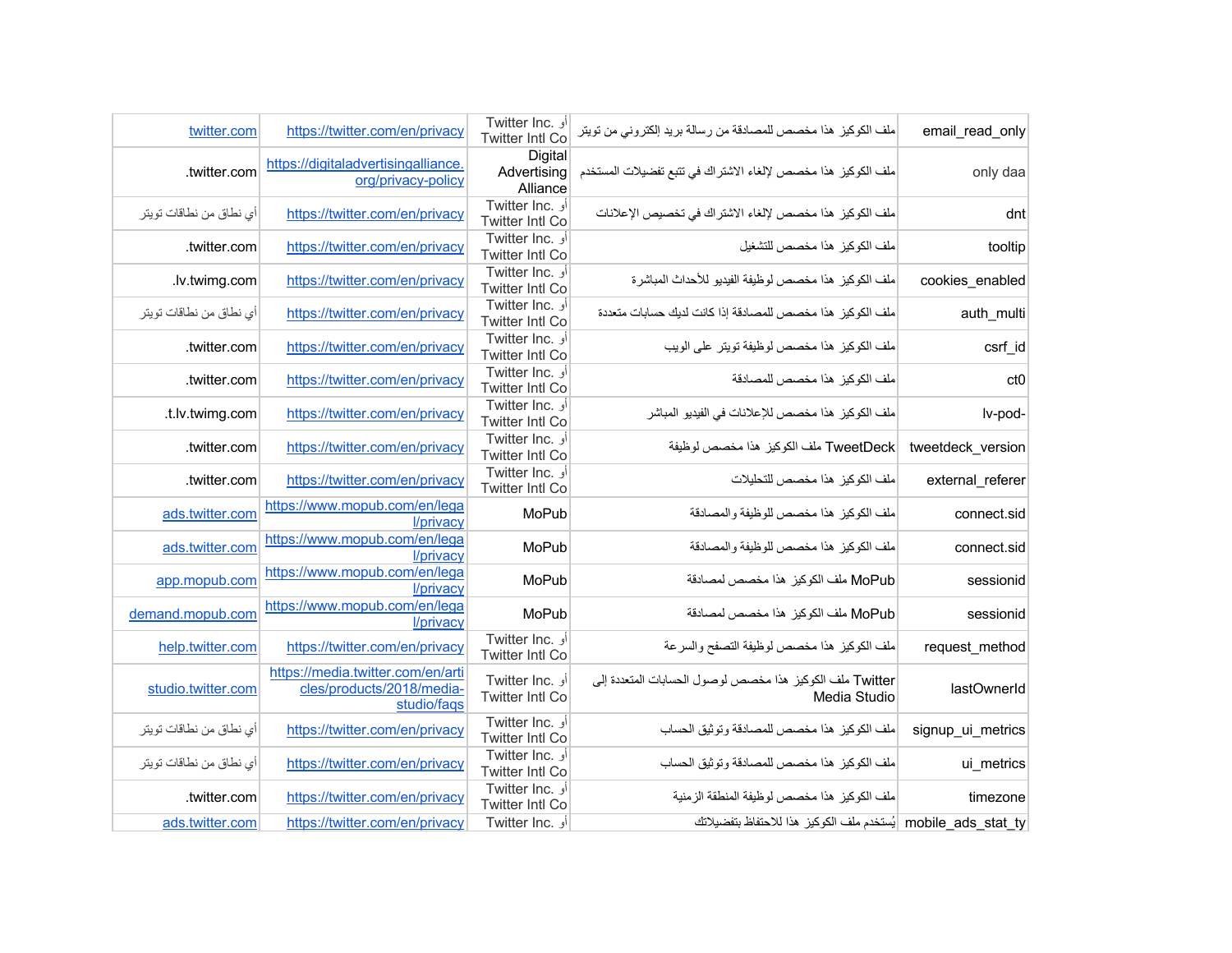| pe                                      |                                                                                                         | <b>Twitter Intl Co</b>                           |                                                                                                                       |                         |
|-----------------------------------------|---------------------------------------------------------------------------------------------------------|--------------------------------------------------|-----------------------------------------------------------------------------------------------------------------------|-------------------------|
| mobile_ads_time_i<br>nterval            | يُستخدم ملف الكوكيز. هذا للاحتفاظ بتفضيلاتك                                                             | أو .Twitter Inc<br><b>Twitter Intl Co</b>        | https://twitter.com/en/privacy                                                                                        | ads.twitter.com         |
| <b>NEW SUBSCRIPT</b><br>ION ACCOUNT     | يتيح لنا ملف الكوكيز  هذا معرفة ما إذا كنت مستخدمًا جديدًا على تويتر                                    | Twitter Inc. أو<br><b>Twitter Intl Co</b>        | https://twitter.com/en/privacy                                                                                        | ads.twitter.com         |
| language                                | ملف الكوكيز هذا مخصص للمساعدة في وظائف مركز المساعدة على<br>help.twitter.com                            | أو .Twitter Inc<br><b>Twitter Intl Co</b>        | https://twitter.com/en/privacy                                                                                        | help.twitter.com        |
| bouncer_reset_coo<br>kie                | ملف الكوكيز هذا مخصص لإعادة تعيين كلمة المرور وأمان الحساب                                              | أو .Twitter Inc<br><b>Twitter Intl Co</b>        | https://twitter.com/en/privacy                                                                                        | .twitter.com            |
| client token                            | ملف الكوكيز هذا مخصص لمصادقة الويب                                                                      | أو .Twitter Inc<br><b>Twitter Intl Co</b>        | https://twitter.com/en/privacy                                                                                        | .twitter.com            |
| app_shell_referrer                      | ملف الكوكيز هذا مخصص للأمان والوظائف                                                                    | Twitter Inc. أو<br><b>Twitter Intl Co</b>        | https://twitter.com/en/privacy                                                                                        | .twitter.com            |
| fm                                      | ملف الكوكيز هذا مخصص لوظيفة رسائل الخطأ أو النجاح                                                       | أو .Twitter Inc<br><b>Twitter Intl Co</b>        | https://twitter.com/en/privacy                                                                                        | .twitter.com            |
| _twitter_sess                           | ملف الكوكيز هذا مخصص لجلسات المستخدم                                                                    | أو .Twitter Inc<br>Twitter Intl Co               | https://twitter.com/en/privacy                                                                                        | .twitter.com            |
| _ttc_session                            | ملف الكوكيز هذا مخصص للترجمات                                                                           | أو .Twitter Inc<br><b>Twitter Intl Co</b>        | https://twitter.com/en/privacy                                                                                        | translate.twitter.com   |
| d_prefs                                 | ملف الكوكيز هذا مخصص لتفضيلات الكوكيز الخاصة بك                                                         | <b>Twitter Inc.</b> أو<br><b>Twitter Intl Co</b> | https://twitter.com/en/privacy                                                                                        | أي نطاق من نطاقات تويتر |
| com.adobe.reactor.<br>sMigrated         | dataElementCookie  ملف الكوكيز هذا مخصص للتسويق                                                         | Twitter Inc. أو<br><b>Twitter Intl Co</b>        | https://www.adobe.com/privacy/<br>opt-out.html#customeruse<br>https://www.adobe.com/privacy/<br>experience-cloud.html | أي نطاق من نطاقات تويتر |
| $ep$ _sess                              | ملف الكوكيز  هذا مخصص لوظيفة البقاء قيد تسجيل الدخول                                                    | أو .Twitter Inc<br><b>Twitter Intl Co</b>        | https://business.twitter.com/en/h<br>elp/campaign-setup/quick-<br>promote.html                                        | .twitter.com            |
| ccepted                                 | MomentMaker momentmaker.tos.a ملف الكوكيز  هذا مخصص للمصادقة على ميز ات<br>لشركاء العلامات التجارية pro | أو .Twitter Inc<br><b>Twitter Intl Co</b>        | https://twitter.com/en/privacy                                                                                        | أي نطاق من نطاقات تويتر |
| messages                                | MoPub ملف الكوكيز هذا مخصص لمصادقة                                                                      | MoPub                                            | https://www.mopub.com/en/lega<br>l/privacy                                                                            | أي نطاق من نطاقات تويتر |
| ACLK_DATA                               | YouTube ملف الكوكيز هذا مخصص لتكامل و/أو تحليلات                                                        | Google                                           | https://policies.google.com/tech<br>nologies/cookies?hl=en                                                            | youtube.com             |
| <b>GED PLAYLIST A</b><br><b>CTIVITY</b> | YouTube ملف الكوكيز هذا مخصص لتكامل و/أو تحليلات                                                        | Google                                           | https://policies.google.com/tech<br>nologies/cookies?hl=en                                                            | twitter.com             |
| <b>YSC</b>                              | YouTube ملف الكوكيز هذا مخصص لتكامل و/أو تحليلات                                                        | Google                                           | https://policies.google.com/tech<br>nologies/cookies?hl=en                                                            | youtube.com             |
| VISITOR_INFO1_L<br><b>IVE</b>           | YouTube ملف الكوكيز هذا مخصص لتكامل و/أو تحليلات                                                        | Google                                           | https://policies.google.com/tech<br>nologies/cookies?hl=en                                                            | youtube.com             |
| VISITOR INFO1 L<br>IVE k                | YouTube ملف الكوكيز هذا مخصص لتكامل و/أو تحليلات                                                        | Google                                           | https://policies.google.com/tech<br>nologies/cookies?hl=en                                                            | voutube.com             |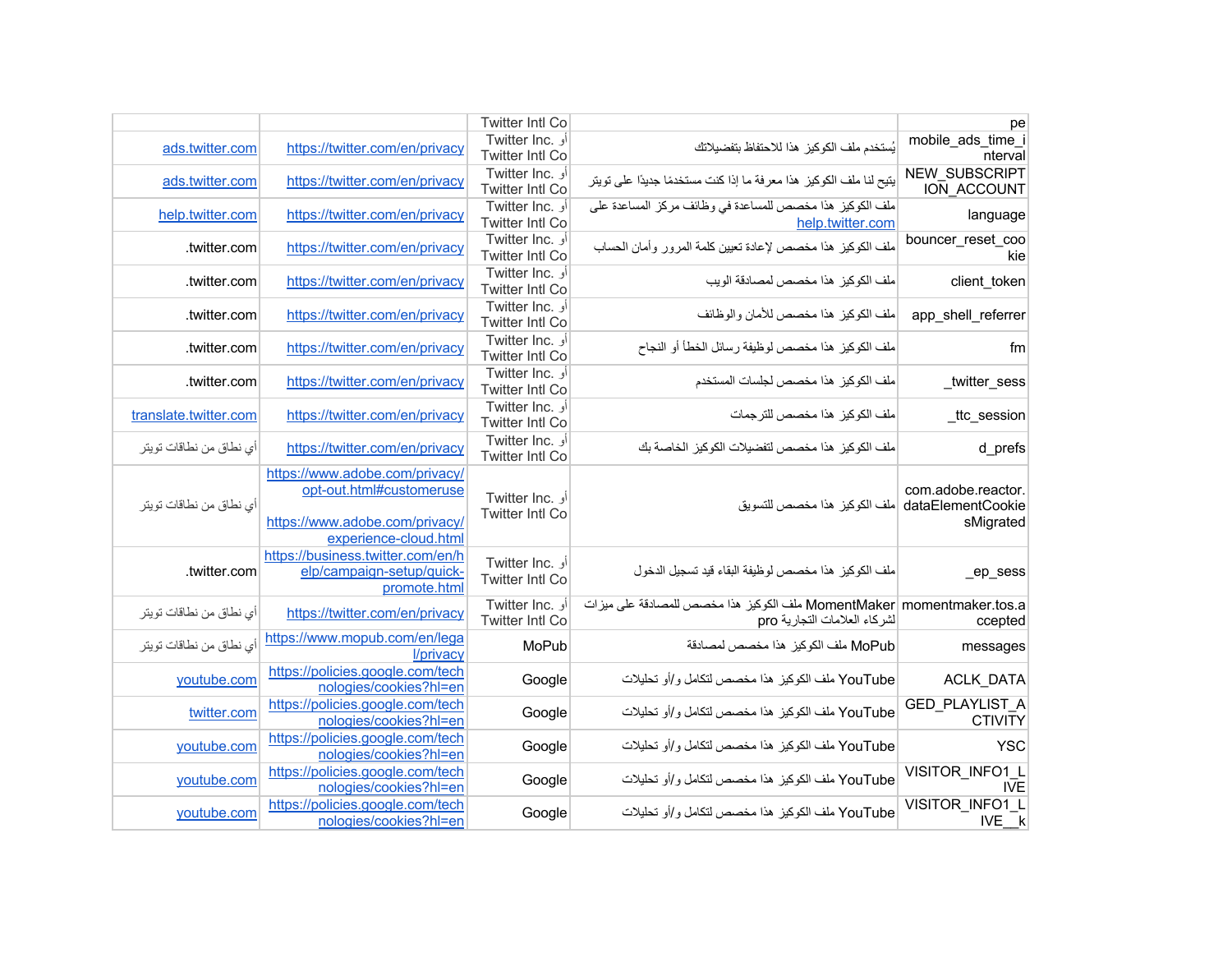| VISITOR INFO1 L<br>IVE default | YouTube ملف الكوكيز هذا مخصص لتكامل و/أو تحليلات             | Google                | https://policies.google.com/tech<br>nologies/cookies?hl=en                                   | youtube.com      |
|--------------------------------|--------------------------------------------------------------|-----------------------|----------------------------------------------------------------------------------------------|------------------|
| CONSENT                        | YouTube ملف الكوكيز هذا مخصص لتكامل و/أو تحليلات             | Google                | https://policies.google.com/tech<br>nologies/cookies?hl=en                                   | google.com       |
| <b>SIDCC</b>                   | YouTube ملف الكوكيز هذا مخصص لتكامل و/أو تحليلات             | Google                | https://policies.google.com/tech<br>nologies/cookies?hl=en                                   | google.com       |
| <b>PREF</b>                    | YouTube ملف الكوكيز هذا مخصص لتكامل و/أو تحليلات             | Google                | https://policies.google.com/tech<br>nologies/cookies?hl=en                                   | youtube.com      |
| <b>DSID</b>                    | ملف الكوكيز  هذا مخصص لتكامل و/أو تحليلات النقرات المزدوجة   | Google                | https://policies.google.com/priva<br>cy?hl=en                                                | .doubleclick.net |
| test_cookie                    | ملف الكوكيز  هذا مخصص لتكامل و/أو تحليلات النقرات المزدوجة   | Google                | https://policies.google.com/priva<br>cy?hl=en                                                | doubleclick.net  |
| id                             | ملف الكوكيز هذا مخصص لتكامل و/أو تحليلات النقرات المزدوجة    | Google                | https://policies.google.com/priva<br>cy?hl=en                                                | doubleclick.net  |
| pm_sess                        | ملف الكوكيز هذا مخصص لتكامل و/أو تحليلات النقرات المزدوجة    | Google                | https://policies.google.com/priva<br>cy?hl=en                                                | doubleclick.net  |
| $pm\_sess$                     | ملف الكوكيز هذا مخصص لتكامل و/أو تحليلات النقرات المزدوجة    | Google                | https://policies.google.com/priva<br>cy?hl=en                                                | doubleclick.net  |
| aboutads_sess                  | ملف الكوكيز  هذا مخصص لتكامل و/أو تحليلات النقر ات المز دوجة | Google                | https://policies.google.com/priva<br>cy?hl=en                                                | .doubleclick.net |
| <b>IDE</b>                     | ملف الكوكيز هذا مخصص لتكامل و/أو تحليلات النقرات المزدوجة    | Google                | https://policies.google.com/priva<br>cy?hl=en                                                | .doubleclick.net |
| <b>FLC</b>                     | ملف الكوكيز هذا مخصص لتكامل و/أو تحليلات النقرات المزدوجة    | Google                | https://policies.google.com/priva<br>cy?hl=en                                                | .doubleclick.net |
| <b>RUL</b>                     | ملف الكوكيز  هذا مخصص لتكامل و/أو تحليلات النقر ات المز دوجة | Google                | https://policies.google.com/priva<br>cy?hl=en                                                | .doubleclick.net |
| ncuid                          | ملف الكوكيز  هذا مخصص لتكامل و/أو تحليلات النقرات المزدوجة   | Google                | https://policies.google.com/priva<br>cy?hl=en                                                | twitter.com      |
| $\mathsf{S}$                   | Branch Metrics ملف الكوكيز هذا مخصص لتحليلات                 | <b>Branch Metrics</b> | https://branch.app.link/optout                                                               | .app.link        |
| _GRECAPTCHA                    | Google ملف الكوكيز هذا مخصص لتكامل و/أو تحليلات<br>Recaptcha | Google                | https://policies.google.com/priva<br>cy?hl=en                                                | google.com       |
| <b>NID</b>                     | Google ملف الكوكيز هذا مخصص لتكامل و/أو تحليلات<br>Recaptcha | Google                | https://policies.google.com/priva<br>cv?hl=en                                                | google.com       |
| giphy_pbid                     | Giphy ملف الكوكيز هذا مخصص لتكامل و/أو تحليلات               | Giphy Inc             | https://support.giphy.com/hc/en-<br>us/articles/360032872931-<br><b>GIPHY-Privacy-Policy</b> | .giphy.com       |
| didomi_accept_coo<br>kie       | Giphy ملف الكوكيز هذا مخصص لتكامل و/أو تحليلات               | Giphy Inc             | https://support.giphy.com/hc/en-<br>us/articles/360032872931-<br><b>GIPHY-Privacy-Policy</b> | .giphy.com       |
| csrftoken                      | Giphy ملف الكوكيز هذا مخصص لتكامل و/أو تحليلات               | Giphy Inc             | https://support.giphy.com/hc/en-<br>us/articles/360032872931-<br><b>GIPHY-Privacy-Policy</b> | .giphy.com       |
| didomi token                   | Giphy ملف الكوكيز هذا مخصص لتكامل و/أو تحليلات               | Giphy Inc             | .giphy.com https://support.giphy.com/hc/en-                                                  |                  |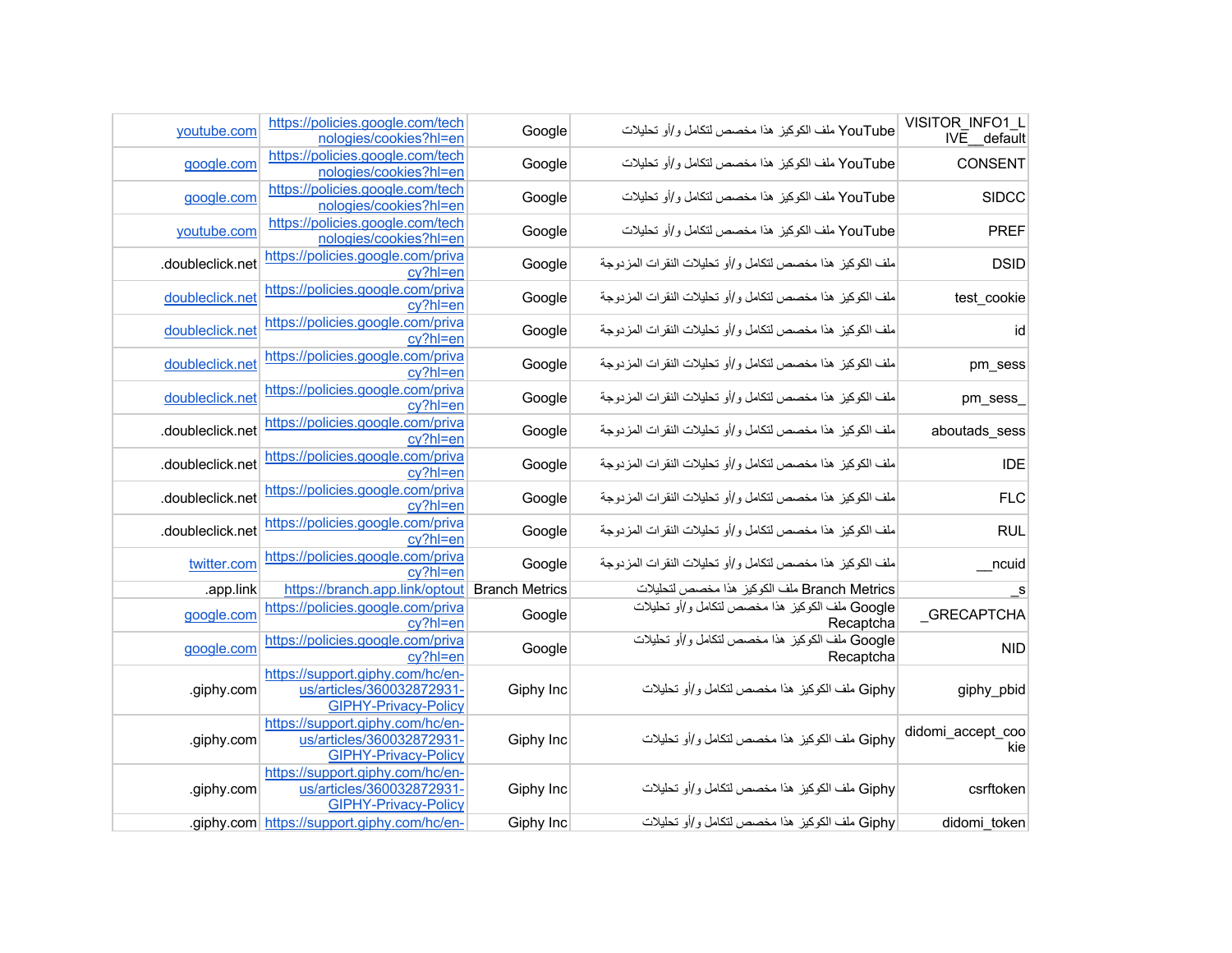|                      | us/articles/360032872931-                            |        |                                                |                   |
|----------------------|------------------------------------------------------|--------|------------------------------------------------|-------------------|
|                      | <b>GIPHY-Privacy-Policy</b>                          |        |                                                |                   |
| .twitter.com         | https://tenor.com/legal-terms                        | Google | tenor ملف الكوكيز هذا مخصص لتكامل و/أو تحليلات | _gid              |
| .twitter.com         | https://tenor.com/legal-terms                        | Google | tenor ملف الكوكيز هذا مخصص لتكامل و/أو تحليلات | _ga               |
| .twitter.com         | https://policies.google.com/tech<br>nologies/cookies | Google | <b>Google Analytics</b>                        | $\mathsf{a}$      |
| .twitter.com         | https://policies.google.com/tech<br>nologies/cookies | Google | Google Analytics                               | $\sqrt{a}$ gac    |
| .twitter.com         | https://policies.google.com/tech<br>nologies/cookies | Google | Google Analytics                               | $\_$ gid          |
| .twitter.com         | https://policies.google.com/tech<br>nologies/cookies | Google | Google Analytics                               | $\_gat$           |
| .twitter.com         | https://policies.google.com/tech<br>nologies/cookies | Google | Google Analytics                               | _utma             |
| .twitter.com         | https://policies.google.com/tech<br>nologies/cookies | Google | Google Analytics                               | __utmb            |
| .twitter.com         | https://policies.google.com/tech<br>nologies/cookies | Google | Google Analytics                               | _utmc             |
| .twitter.com         | https://policies.google.com/tech<br>nologies/cookies | Google | Google Analytics                               | $_{\text{$ }}utmt |
| .twitter.com         | https://policies.google.com/tech<br>nologies/cookies | Google | Google Analytics                               | _utmz             |
| .twitter.com         | https://policies.google.com/tech<br>nologies/cookies | Google | <b>Google Analytics</b>                        | _utmv             |
| .twitter.com         | https://policies.google.com/tech<br>nologies/cookies | Google | Google Analytics                               | AMP_TOKEN         |
| .twitter.com         | https://policies.google.com/tech<br>nologies/cookies | Google | <b>Google Analytics</b>                        | <b>FPID</b>       |
| google-analytics.com | https://policies.google.com/tech<br>nologies/cookies | Google | <b>Google Analytics</b>                        | GA_OPT_OUT        |
| .twitter.com         | https://policies.google.com/tech<br>nologies/cookies | Google | Google Analytics                               | $\mathsf{Q}a$     |
| .twitter.com         | https://policies.google.com/tech<br>nologies/cookies | Google | Google Analytics                               | _dc_gtm           |
| .twitter.com         | https://policies.google.com/tech<br>nologies/cookies | Google | Google Analytics                               | $_9a$ exp         |
| .twitter.com         | https://policies.google.com/tech<br>nologies/cookies | Google | <b>Google Analytics</b>                        | _gaexp_rc         |
| .twitter.com         | https://policies.google.com/tech<br>nologies/cookies | Google | Google Analytics                               | _opt_awcid        |
| .twitter.com         | https://policies.google.com/tech<br>nologies/cookies | Google | Google Analytics                               | _opt_awmid        |
| .twitter.com         | https://policies.google.com/tech                     | Google | <b>Google Analytics</b>                        | opt awgid         |